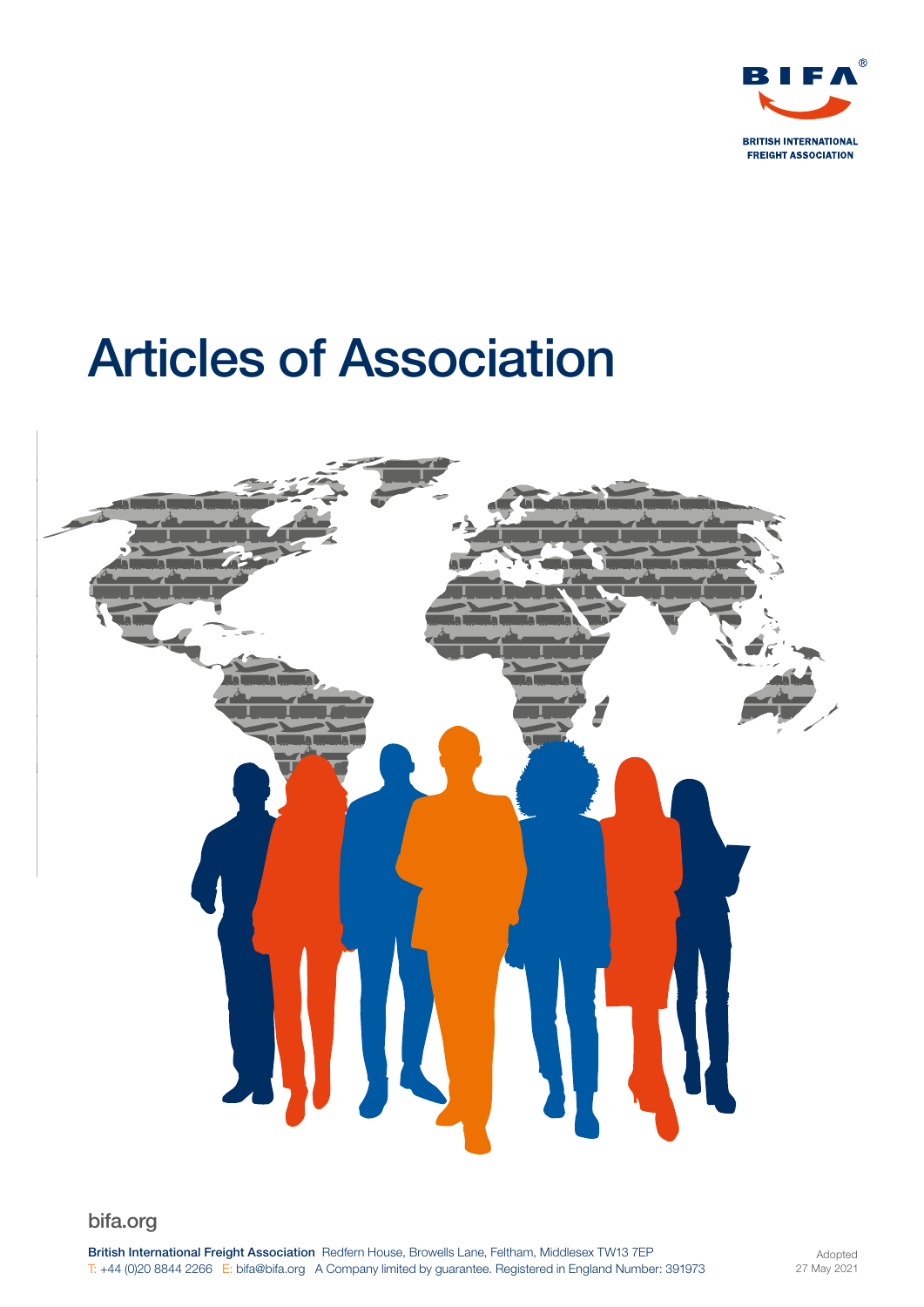

# BRITISH INTERNATIONAL FREIGHT ASSOCIATION ARTICLES OF ASSOCIATION

The Articles of Association of the British International Freight Association as adopted by Special Resolution of and amended at the Annual General Meeting on 27 May 2021.

# INDEX

#### PRELIMINARY

- 1 Definitions and interpretation
- 2 Exclusion of Table A and Table C

#### MEMBERSHIP

- 3 Classes and Divisions of Members
- 4 Admission to Membership
- 5 Eligibility and Change of Membership

#### MEMBERSHIP REGISTER AND CERTIFICATE

- 6 Membership Register
- 7 Membership Certificate
- 8 Existing Members: Admission to other Divisions

#### FEES, SUBSCRIPTIONS AND LEVIES

- 9 Entrance Fees
- 10 Subscriptions
- 11 Default

#### SUSPENSION, EXPULSION, DISCIPLINARY PROCEEDINGS AND REGISTRATION

- 12 Suspension
- 13 Members Responsibility & Sanctions
- 14 Inquiries
- 15 Resignation
- 16 Cessation
- 17 Registers: Notice of Membership Changes

#### GENERAL MEETINGS

- 18 Association to hold Annual General Meetings
- 19 Convening Meetings
- 20 Designations
- 21 Notice of General Meetings
- 22 Omission to give notice
- 23 Quorum
- 24 Want of Quorum at General Meetings
- 25 Chair of Meeting
- 26 Director may attend and speak at Meetings
- 27 Adjournment
- 28 Voting: Demand for Poll
- 29 Declaration of result
- 30 Withdrawal of Demand for Poll
- 31 Declaration of Poll
- 32 Calculation and casting of votes
- 33 Taking of Poll
- 34 Notice of Poll
- 35 Written Business
- 36 Votes of Members
- 37 Votes on a Show of Hands
- 38 Objection to Votes
- 39 Voting by Proxy
- 40 Form of Proxy
- 41 Restricted Proxy
- 42 Production of Proxy Form
- 43 Proxy may demand a Poll

#### CLASS & DIVISIONAL MEETINGS

- 44 Annual and Extraordinary Class Meetings
- 45 Matters to be considered at Class Meetings
- 46 Votes at Class Meetings

#### **DIRECTORS**

- 47 Number of Directors
- 48 Election & Nomination of Directors
- 49 Duties of the Board
- 50 Powers of Attorney: Agency
- 51 Delegation of Directors' Powers
- 52 Retirement of Directors
- 53 Resignation of Directors
- 54 Disqualification and Removal of Directors and Committee Members
- 55 Remuneration of Directors
- 56 Directors' Expenses
- 57 Directors' Interests
- 58 Proceedings of Directors

#### **COUNCIL**

- 59 Council of the Association
- 60 Duties of Council

#### COMMITTEES AND OFFICERS

- 61 Nature and Composition of Committees
- 62 Policy Groups
- 63 Director General
- 64 Executive Directors of the Secretariat
- 65 President
- 66 Non-Executive Directors

#### **GENERAL**

- 67 Minutes
- 68 Seal
- 69 Accounts
- 70 Policies
- 71 Notices
- 72 Winding up
- 73 Indemnity

#### The Companies Act 2006

Company limited by Guarantee and not having a Share Capital

Articles of Association of the British International Freight Association

(Adopted at the Annual General Meeting on 27 May 2021)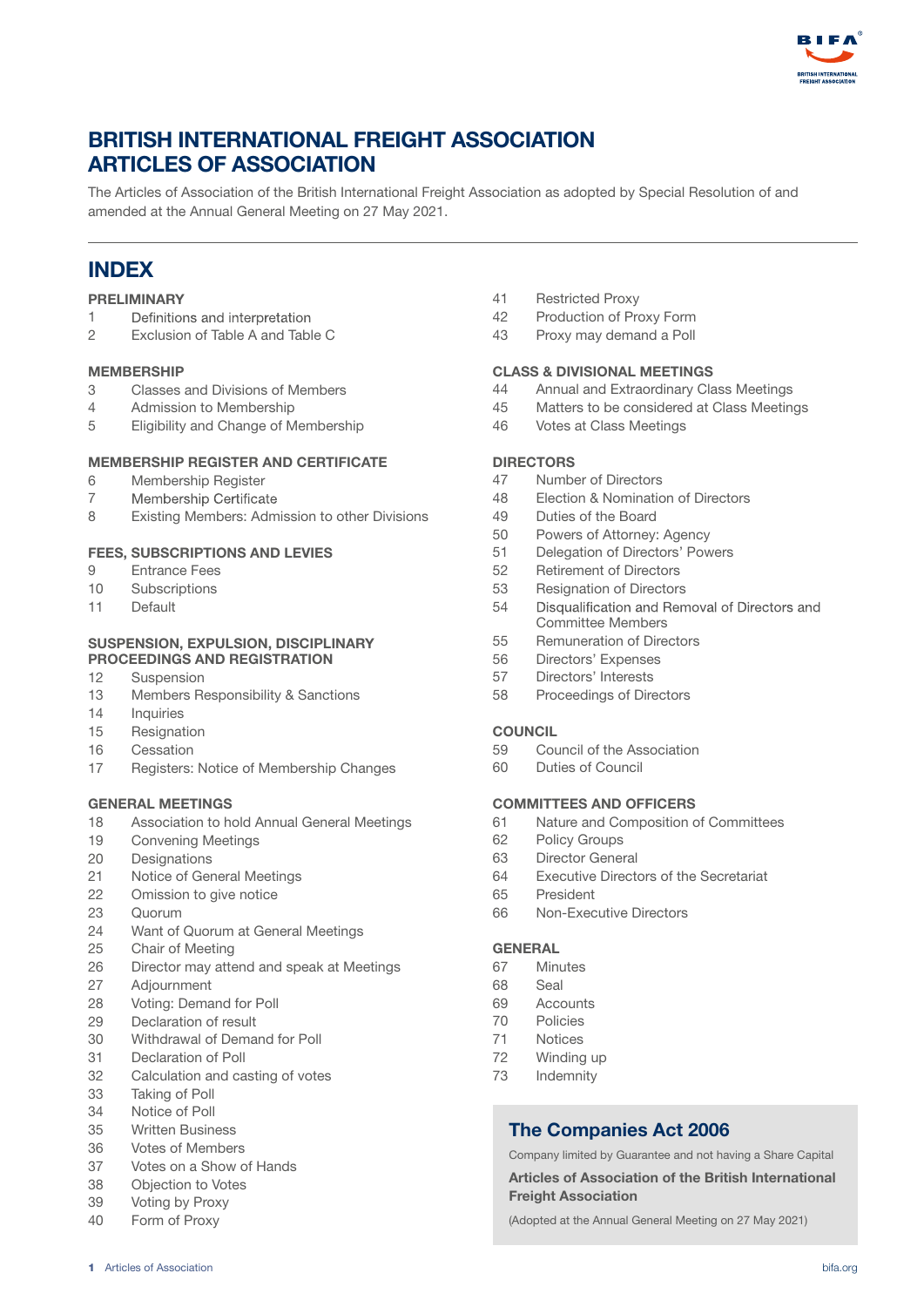

# PRELIMINARY

## 1. Definitions and Interpretation

(1) In these Articles the following words and expressions shall, unless the context otherwise requires, bear the following meanings:

| <b>WORD OR</b><br><b>EXPRESSION</b> | <b>MEANING</b>                                                                                                                                                                                              |
|-------------------------------------|-------------------------------------------------------------------------------------------------------------------------------------------------------------------------------------------------------------|
| "the Act"                           | the Companies Act 2006                                                                                                                                                                                      |
| "the Articles"                      | the Articles of Association of the<br>Association and "Articles" shall be<br>construed accordingly                                                                                                          |
| "the Association"                   | <b>British International Freight</b><br>Association                                                                                                                                                         |
| "the Board"                         | the Board of Directors of the<br>Association from time to time                                                                                                                                              |
| "category"                          | a part of a Class of Members created<br>by Policies under Article 3(2) as a<br>separate category within that Class                                                                                          |
| "the Chair"                         | the person appointed as Chair of the<br>Association pursuant to Article 58                                                                                                                                  |
| "Class"                             | a class of Members of the Association<br>being either the Registered Trading<br>Members, the Probationary Trading<br>Members and the Associate Members<br>(and "Classes" shall be construed<br>accordingly) |
| "clear days"                        | in relation to a period of notice, that<br>period excluding the day when notice<br>is given or deemed given and the day<br>for which it is given or on which it is<br>to take effect                        |
| "the Constitution"                  | the Memorandum of Association of<br>the Association and the Articles as<br>amended from time to time                                                                                                        |
| "Co-opted Board<br>Members"         | Those persons co-opted onto the<br>Board in accordance with the Policies<br>of the Board who shall be elected<br>by the Board and thereby hold the<br>position of Non-Executive Directors                   |
| "the Council"                       | Council shall comprise those persons<br>as defined in Article 59                                                                                                                                            |
| "Director"                          | a member of the Board                                                                                                                                                                                       |
| "the Director -<br>General"         | the person appointed under Article 63<br>to perform inter alia the functions of                                                                                                                             |
|                                     | the Secretary of the Association                                                                                                                                                                            |
| "Division"                          | a division of Trading Members<br>created by Policy under Article 3(2) as<br>a separate division within that Class                                                                                           |
| "Executive<br>Director"             | a person appointed under Article<br>64 to perform the functions of<br>an Executive Director from the<br>Secretariat                                                                                         |

| "Member"                     | any Trading Member, Probationary<br>Member or Associate Member of the<br>Association                                                           |
|------------------------------|------------------------------------------------------------------------------------------------------------------------------------------------|
| "Membership"                 | the relationship of a Member to the<br>Association                                                                                             |
| "Month"                      | a calendar month                                                                                                                               |
| "Non-Executive<br>Director"  | a person elected by the Board to<br>serve on the Board                                                                                         |
| "the Policies"               | the Policies as approved by Council<br>and issued by the Board and as<br>amended or extended from time to<br>time                              |
| "Policy Groups"              | such groups representing Working<br>Committees as are necessary<br>to facilitate the workings of the<br>Association                            |
| "the President"              | the person appointed as president of<br>the Association pursuant to Article<br>65(1)                                                           |
| "the Register of<br>Members" | the Register of Members established<br>in accordance with Article 6                                                                            |
| "the Seal"                   | the Common Seal of the Association                                                                                                             |
| "the Secretariat"            | the administrative office and<br>employees of the Association                                                                                  |
| "the United<br>Kingdom"      | The United Kingdom of Great Britain<br>and Northern Ireland                                                                                    |
| "Vice-Chair"                 | the person appointed as vice-chair of<br>the Association pursuant to Article 58                                                                |
| "Vice-President"             | the person elected as vice-president<br>of the Association pursuant to Article<br>65(2)                                                        |
| "in writing" or<br>"written" | written, printed, lithographed or partly<br>one and partly another, and other<br>modes of representing or reproducing<br>words in visible form |

(2) Unless the context of the Articles otherwise requires:

- (a) words importing the singular shall include the plural and vice versa and references to persons shall include corporations, firms and partnerships;
- (b) words and expressions in these Articles shall bear the meaning given them in the Act including any statutory modification thereof at the date of adoption of these Articles;
- (c) references to Articles are to the Articles set out herein and references to sub-Articles without other qualification are references to the sub-Articles of the Article in which the reference appears;
- (d) references to the Board shall include any body or committee to whom the Board has lawfully delegated the relevant powers or functions of the Board under the Articles.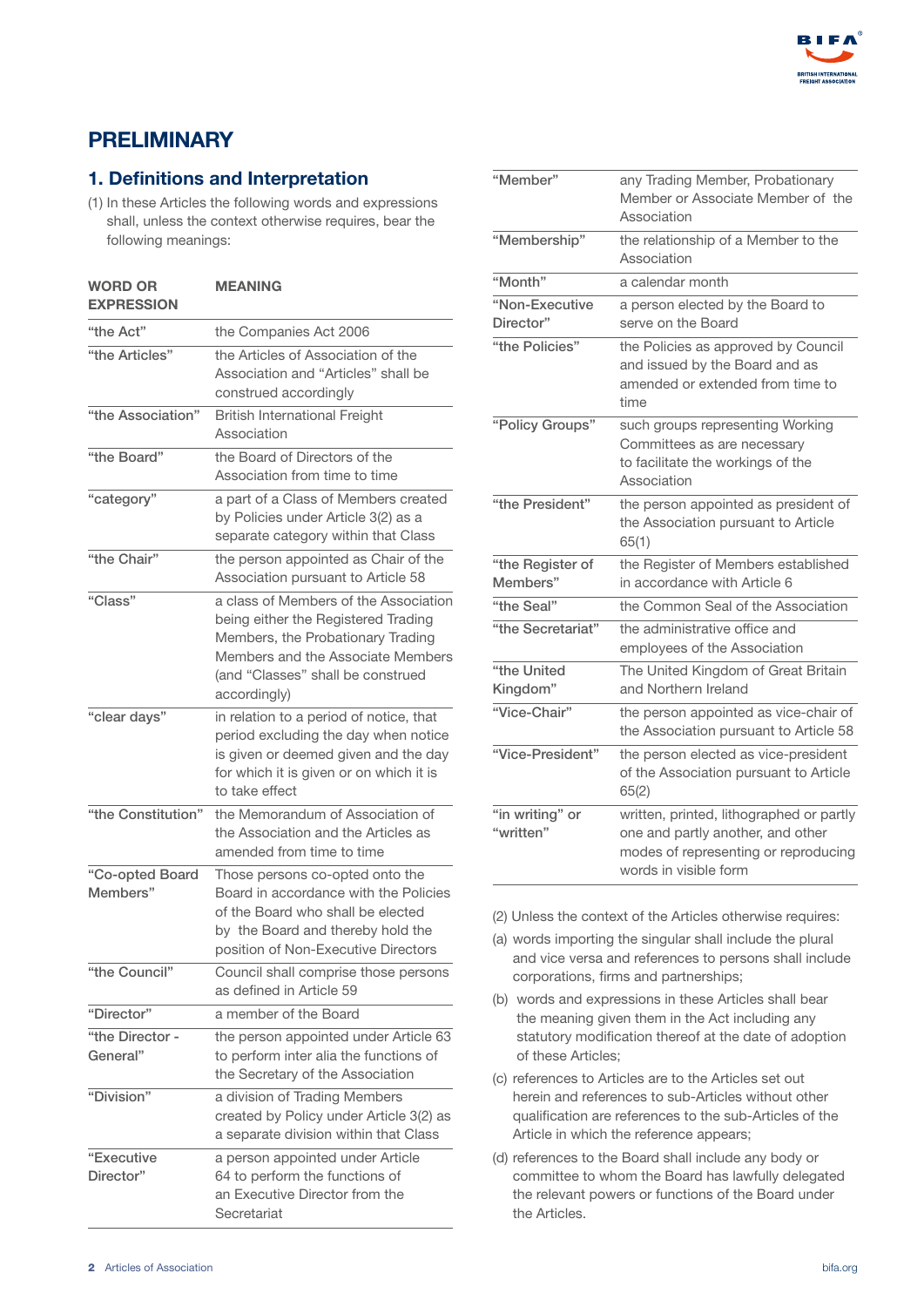

## 2. Exclusion of Table A and Table C

The regulations contained in Table A and Table C (as prescribed by regulations made under Section 8 of the Act) shall not apply to the Association but these Articles shall (to the exclusion of such regulations and any previous Articles of Association of the Association) constitute the Articles of Association of the Association.

## **MEMBERSHIP**

#### 3. Classes and Divisions of Members

- (1) There shall be three Classes of Members of the Association, namely:
- (a) Registered Trading Members; and
- (b) Probationary Trading Members; and
- (c) Associate Members.
- (2) Each class may be divided into such Divisions and Categories of Membership as may be determined by Association policy.

#### 4. Admission to Membership

(1) The procedure for admission to Membership and appeals against refusal to grant Membership shall be as set out in the Policies of the Board.

#### 5. Eligibility and Change of Membership

- (1) The Board may at any time in its discretion remove a Member from the Class, or from a Division or Category of the Class to which he or she belongs:
- (a) if such Member does not satisfy the then current criteria for membership of such Class, Division or category as the case may be; or
- (b) upon the Member's own application;

and subject to fulfilment by the Member of the relevant criteria, or otherwise if the Board in its discretion thinks fit, admit the Member to another class or to one or more other Divisions or Categories as appropriate.

## MEMBERSHIP REGISTER AND CERTIFICATE

#### 6. Membership Register

- (1) The Director General shall establish and maintain a Register of Members in accordance with the Act;
- (2) The Register of Members shall be divided into Sub-Registers for the three Classes of Membership which shall include inter alia:
- (a) a Registered Trading Members Register; and
- (b) a Probationary Trading Members Register; and
- (c) an Associate Members Register.

Each Class Register shall be sub-divided to show each Division and Category of Membership and each Member shall be entitled according to their Divisions and Categories of Membership to be entered in the Class Register concerned.

## 7. Membership Certificate

- (1) If the Board (or the appropriate Committee) approve an application for Membership in any Class for which Membership application is made, the Director General shall (subject to fulfilment of any conditions imposed by the Board or appropriate Committee) issue to a Member a Membership certificate;
- (2) Every Membership certificate shall be the property of the Association and shall be returned to the Association upon cessation of Membership.

#### 8. Existing Members: Admission to Other Divisions

- (1) Save as permitted by these Articles, no Membership shall be capable of being transferred;
- (2) The Director General shall make such entries in, and alterations to, the Register of Members as are required to give effect to this Article.

# FEES, SUBSCRIPTIONS AND LEVIES

#### 9. Entrance Fees

The Board may from time to time fix entrance fees payable by an applicant.

#### 10. Subscriptions

- (1) The Board may from time to time fix membership subscriptions payable on acceptance into Membership;
- (2) Each Member shall pay an annual subscription at such rates as the Board may determine in respect of any year or part thereof;
- (3) Subscriptions shall be payable upon first admission and thereafter annually as the Board may determine.

#### 11. Default

Without prejudice to Article 12 (Suspension) if any Member fails to pay on the due date for payment any subscriptions, fees, or other monies due to the Association and continues in default for three months after service of notice upon them requiring payment, it shall have its Membership automatically terminated.

# SUSPENSION, EXPULSION, DISCIPLINARY PROCEEDINGS AND **RESIGNATION**

#### 12. Suspension

(1) In the event that any Member is deemed by the Director General to be in breach of these Articles or the relevant Code of Conduct, they shall be issued with a Notice of Membership Review (NMR) by which they are required to provide, within 28 days of the date of such Notice, evidence in writing as to why their Membership should not be suspended;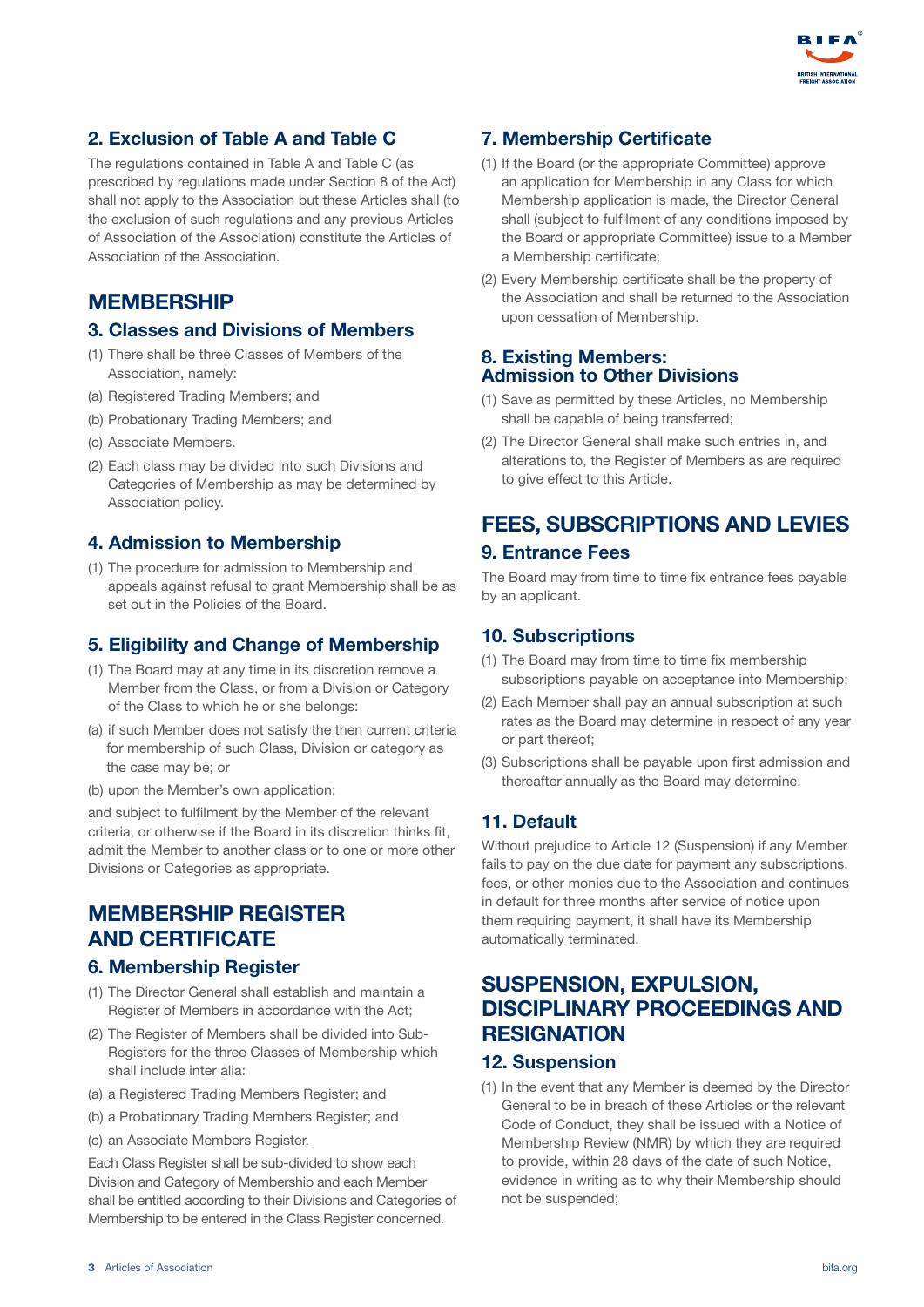

- (2) In the event that the Member does not reply, in writing, within the stipulated time referred to in (1) above, the Member shall have their Membership of the Association suspended for a period of 28 days;
- (3) In the event that the Member does not reply, in writing, within the stipulated time referred to in (2) above, the Member shall have their Membership terminated forthwith;
- (4) In the event that the Member submits evidence in writing within the given time limit as to why their Membership should not be suspended or terminated, such evidence shall be submitted to the Board which shall determine the sanction, if any, to be imposed on the Member;
- (5) The Board may appoint a Working Group to exercise all its rights, powers, or discretions under this Article, provided always that any appeal by the Member against the suspension or termination of Membership, or any other sanction, shall be to the Board;
- (6) The Board may order an inquiry into any event or circumstance concerning the Association or the business or affairs of one or more Members including, without limitation, for establishing whether there has been any breach of these Articles, or whether any wrongful, improper, or undesirable act or practice has been or is being committed or has developed or is developing.

#### 13. Members' Responsibility and Sanctions

- (1) Each Trading Member shall be responsible for all conduct of, or breaches caused by the acts or omissions of its officers, employees, consultants or agents and the Board shall be entitled to treat such conduct or breaches as the breach by the Member;
- (2) The Board may impose on any Member one or more of the following sanctions:
- (a) issue such cautions, warnings, or reprimands as it may consider necessary;
- (b) suspension from the exercise of voting rights and/or all or any of the other rights, powers and privileges of Membership (including without limitation, those conferred on them by membership of any Divisions or Categories) for a specified period or until receipt by the Board of such specific or general written undertakings as the Board may require as to such Member's (or its employees', officers', consultants', or agents') future conduct;
- (c) expulsion from the Association;
- (d) the issue of an order requiring the Member found to have committed the infringement to take such steps as the Board may direct and failing compliance therewith, expulsion;
- (e) any combination of the foregoing.
- (3) The Board, if it thinks fit, shall publish or cause or authorise to be published, in such manner or manners and at such time or times as in its discretion it may think proper, notice of the termination of Membership of any Member but the Board shall not be required to publish or

cause to be published its reasons for any such decision, findings or termination;

(4) The Board may appoint a Committee to exercise all or any of its powers, rights and discretion under sub-Articles (2) and (3) provided always that any appeal against such punishment imposed upon the Member by any such Committee shall be to the Board.

#### 14. Inquiries

- (1) The Board may order an inquiry into any event or circumstance concerning the Association or the business or affairs of one or more Members including, without limitation, for the purpose of establishing whether there has been any breach of these Articles, or whether any wrongful, improper or undesirable act or practice has been or is being committed or has developed or is developing;
- (2) Any such inquiry shall be conducted by a Committee in accordance with the instructions of the Board who may, at any time and from time to time in the course of or after conclusion of such inquiry, make available to the Board or any other Committee (including any such acting under Article 12) all or any of its minutes, records and findings and/or the evidence adduced in the course of such inquiry.

## 15. Resignation

- (1) Subject to this Article 15, a Member may terminate their Membership of any Class by fourteen days notice of resignation in writing.
- (2) No Member may, without the consent of the Board, resign their Membership of the Association;
- (a) until they have paid all subscriptions, fees, levies or other monies owing by him or her to the Association; or
- (b) while under suspension under Article 12; or
- (c) if the Board (or appropriate Committee) has by notice, issued at any time before expiry of the notice referred to in sub-Article (1), whether with respect to the Member concerned or to Members generally, suspended the right of the Member to resign.

#### 16. Cessation

- (1) On the cessation of Membership for any reason, no Member shall be entitled to recover the whole or any part of their entrance fees or subscriptions paid for that year. Upon cessation the Member shall return their Membership Certificate and any other property of the Association in their possession;
- (2) Cessation of Membership shall automatically terminate any right of such Member to represent themselves as being or having been a Member of the Association, or to display or use in any form whatsoever any device, emblem or name of the Association or any of its subsidiaries or use any of the Association's copyright documents and agreements.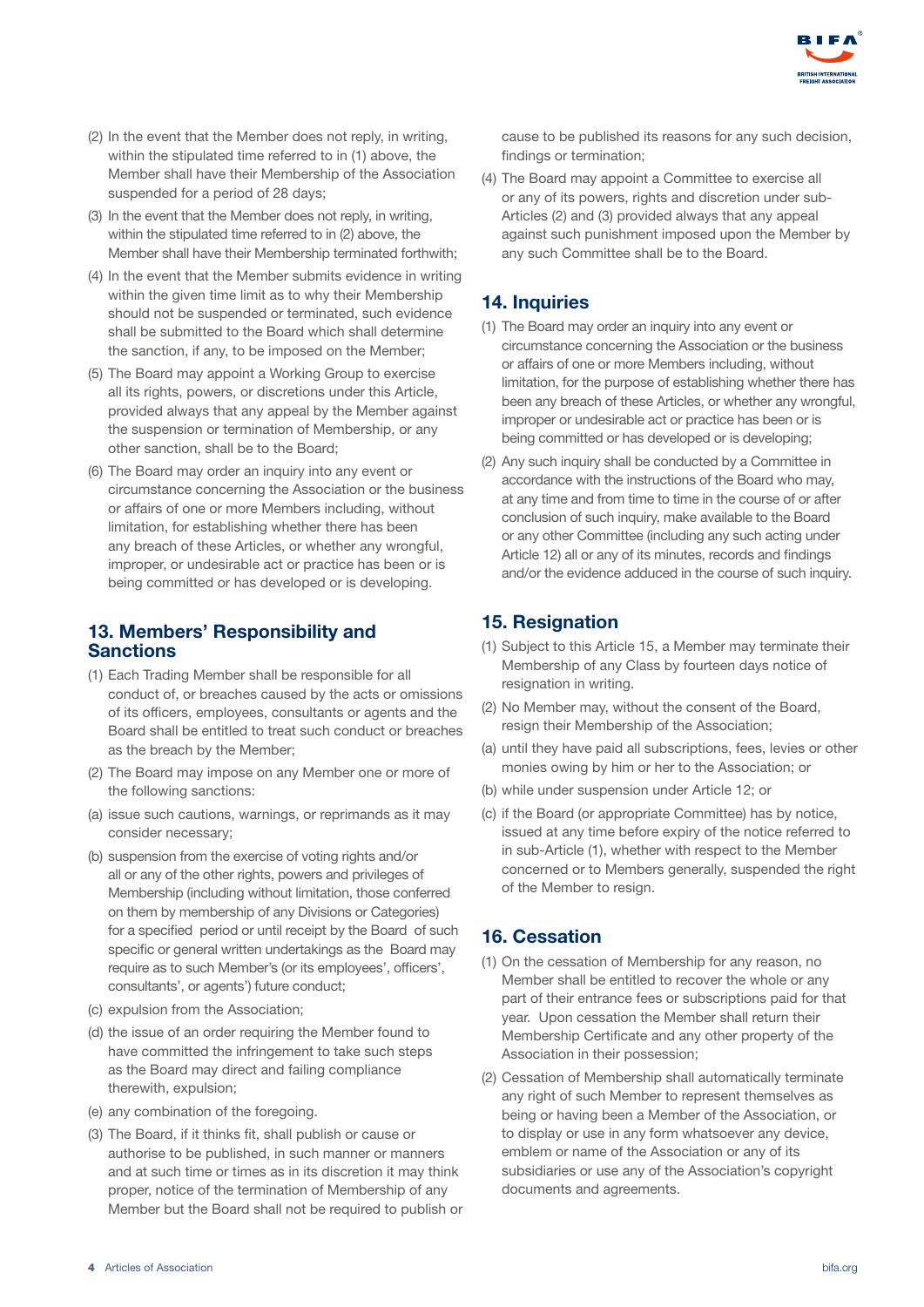

#### 17. Registers: Notice of Membership **Changes**

The Director General shall make such entries in, or alterations to, the Register of Members as are appropriate to record the expulsion or resignation of any Member.

# GENERAL MEETINGS

#### 18. Association to Hold Annual General **Meetings**

The Association shall in each year hold a general meeting in accordance with the provisions of the Act.

#### 19. Convening Meetings

The Board may call general meetings and on the requisition of Members in accordance with the provisions of the Act, shall forthwith proceed to convene an extraordinary general meeting for a date not later than eight weeks after receipt of the requisition.

#### 20. Designations

All general meetings other than annual general meetings shall be called extraordinary general meetings.

#### 21. Notice of General Meetings

- (1) An annual general meeting and an extraordinary general meeting called for the passing of a special resolution shall be called by at least twenty-one clear days' notice. All other extraordinary general meetings shall be called by at least fourteen days' notice but a general meeting may be called by shorter notice if it is so agreed by all the Members entitled to attend and vote thereat;
- (2) The notice shall specify the time and place of the meeting and the general nature of the business to be transacted and, in the case of an annual general meeting shall specify the meeting as such;
- (3) The notice shall be given to all the Members and to the Directors and auditors.

#### 22. Ommission to Give Notice

The accidental omission to give notice of a general meeting to, or the non-receipt of notice of a meeting by, any person entitled to receive notice, shall not invalidate the proceedings at the meeting.

#### 23. Quorum

No business shall be transacted at any general meeting unless a quorum is present. If fewer than one-half the total number of Members is present, twelve Members (or their proxies) shall be a quorum.

#### 24. Want of Quorum at General Meeting

If such a quorum is not present within half an hour from the time appointed for the general meeting, or if during such a meeting a quorum ceases to be present, the meeting shall stand adjourned to the same day in the next week at the same time and place or to such time and place as the Board may determine. If a quorum is not present within half an hour from the time appointed for resumption of the meeting, such meeting shall be deemed dissolved.

#### 25. Chair of Meeting

- (1) The President or in his or her absence, the Chair, or in his or her absence, some other Director nominated by the Board shall preside as Chair of the general meeting, but if neither the President, Chair nor such other Director (if any) be present within fifteen minutes after the time appointed for holding the meeting and willing to act, the Directors present shall elect one of their number to be Chair of the meeting and if there is only one Director present and willing to act, he or she shall be Chair of the meeting;
- (2) If no Director is willing to act as Chair, or if no Director is present within fifteen minutes after the time appointed for holding the meeting, the Members present and entitled to vote shall choose one of their number to be Chair of the meeting.

#### 26. Director May Attend and Speak at **Meetings**

A Director shall be entitled to attend and speak at any general meeting and at any general meeting of any Class or Division of Member notwithstanding that he or she is not a Member of such Class or Division.

#### 27. Adjournment

The Chair of the meeting may, with the consent of a general meeting at which a quorum is present (and shall if so directed by the meeting), adjourn the meeting from time to time and from place to place, but no business shall be transacted at an adjourned meeting other than business which might properly have been transacted at the meeting had the adjournment not taken place. When a meeting is adjourned it shall not be necessary to give any notice of adjournment or of any business to be transacted at an adjourned meeting notwithstanding the length of such adjournment.

#### 28. Voting: Demand for Poll

A resolution put to the vote of a meeting shall be decided on a show of hands unless before, or on declaration of the result of the show of hands, a poll is duly demanded. Subject to the provisions of the Act, a poll may be demanded:

- (a) by the Chair of the meeting; or
- (b) by a vote on a show of hands; or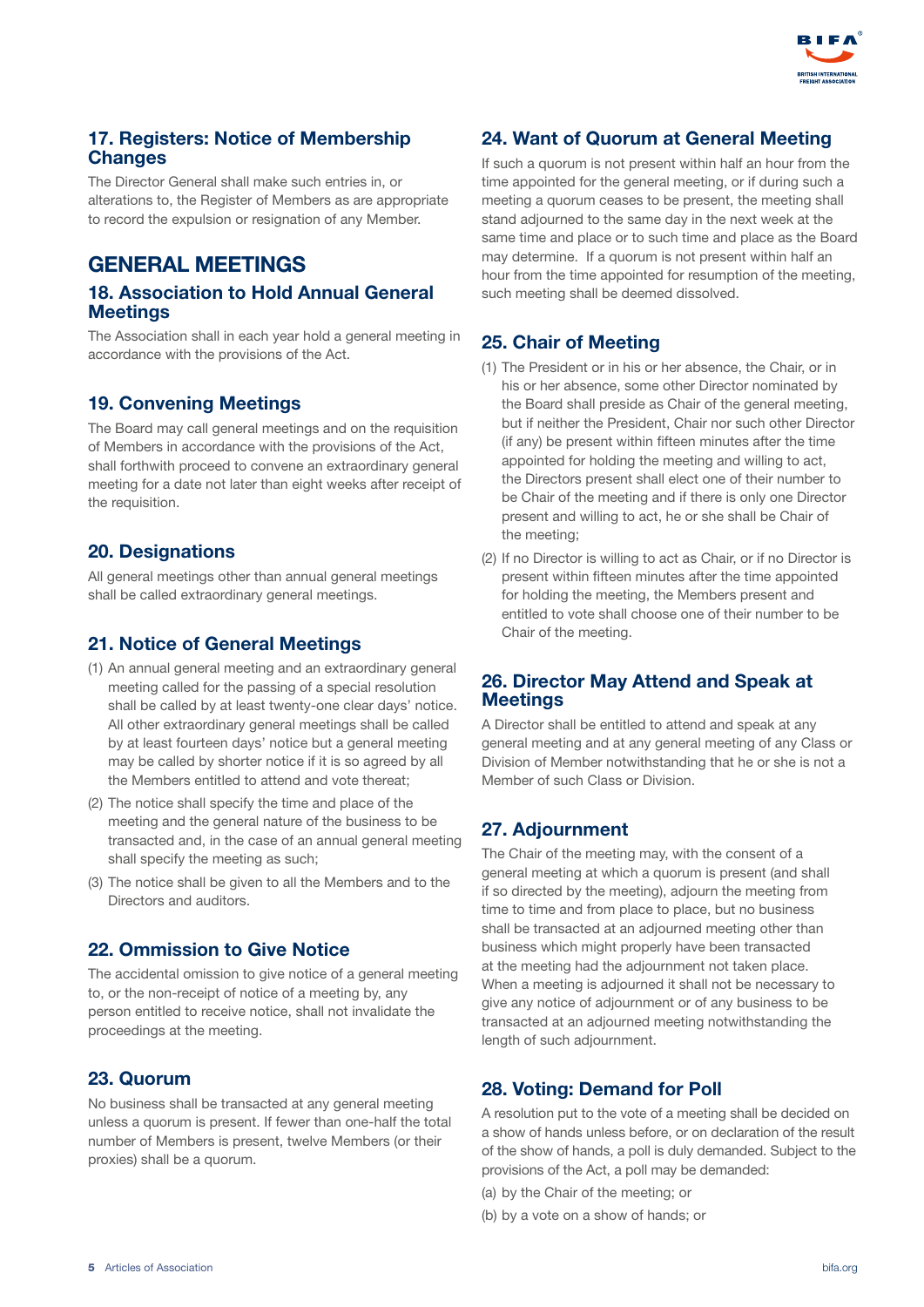

(c) by at least five Members having the right to vote at the meeting;

and a demand by a person as proxy for a Member shall be the same as a demand by such Member.

#### 29. Declaration of Result

Unless a poll is duly demanded a declaration by the Chair of the meeting that a resolution has been carried or carried unanimously, or by a particular majority, or lost or not carried by a particular majority, an entry to that effect in the minutes of the meeting shall be conclusive evidence of the fact without proof of a number of votes recorded in favour of or against the resolution.

#### 30. Withdrawal of Demand for Poll

The demand for a poll may, before the poll is taken, be withdrawn but only with the consent of the Chair of the meeting and a demand so withdrawn shall not be taken to have invalidated the result of a show of hands declared before the demand was made.

#### 31. Declaration of Poll

A poll shall be taken as the Chair of the meeting directs and he may appoint scrutineers (who need not be Members) and fix a time and place for declaring the result of the poll. The result of the poll shall be deemed to be the resolution of the meeting at which the poll was demanded.

#### 32. Calculation and Casting of Votes

In the case of an equality of votes, whether on a show of hands or on a poll, the Chair of the Meeting shall be entitled to a casting vote in addition to any other vote he or she may have.

#### 33. Taking of Poll

A poll demanded on the election of a Chair or on a question of adjournment shall be taken forthwith. A poll demanded on any other question shall be taken either forthwith or at such time and place as the Chair directs not being more than thirty days after the poll is demanded. The demand for a poll shall not prevent the continuance of a meeting for the transaction of any business other than the question on which the poll was demanded. If a poll is demanded before the declaration of the result of a show of hands and the demand is duly withdrawn, the meeting shall continue as if the demand had not been made.

#### 34. Notice of Poll

No notice need be given of a poll not taken forthwith if the time and place at which it is to be taken are announced at the meeting at which it is demanded. In any other case at least seven clear days' notice shall be given specifying the time and place at which the poll is to be taken.

#### 35. Written Business

A resolution in writing executed by or on behalf of each Member, who would have been entitled to vote upon it if it had been proposed at a general meeting at which they were present shall be as effectual as if it had been passed at a general meeting duly convened and held and may consist of several instruments in like form each executed by or on behalf of one or more of such Members in which event the resolution shall be deemed passed upon notification (by any means) of signature to the office or the Director General.

#### 36. Votes of Members

Subject to these Articles, all Members shall be entitled to speak at any general meeting and vote on any resolution thereat.

#### 37. Votes on a Show of Hands

On a show of hands every Member who is present in person or by proxy or (being a corporation) is present by a duly authorised representative, not being themselves, a Member entitled to vote, shall have one vote.

#### 38. Objection to Votes

No objection shall be raised to the qualification of any voter except at the meeting or adjourned meeting at which the vote objected to is tendered, and every vote not disallowed at the meeting shall be valid. Any objection made in due time shall be referred to the Chair of the meeting whose decision shall be final and conclusive.

#### 39. Voting by Proxy

On a poll, votes may be given either personally or by proxy.

## 40. Form of Proxy

An instrument appointing a proxy shall be in writing, executed by or on behalf of the appointer and shall be in a form which the Board may approve.

#### 41. Restricted Proxy

Where a Voting Member wishes to instruct the proxy how he or she shall act the instrument appointing a proxy shall be in a form which the Board may approve.

#### 42. Production of Proxy Form

The instrument appointing a proxy and any authority under which it is executed, or a certified copy of such authority may:

(a) be deposited at the Office or at such other place within the United Kingdom as is specified in the notice convening the meeting or in any instrument of proxy sent out by the Association in relation to the meeting not less than 48 hours before the time for holding the meeting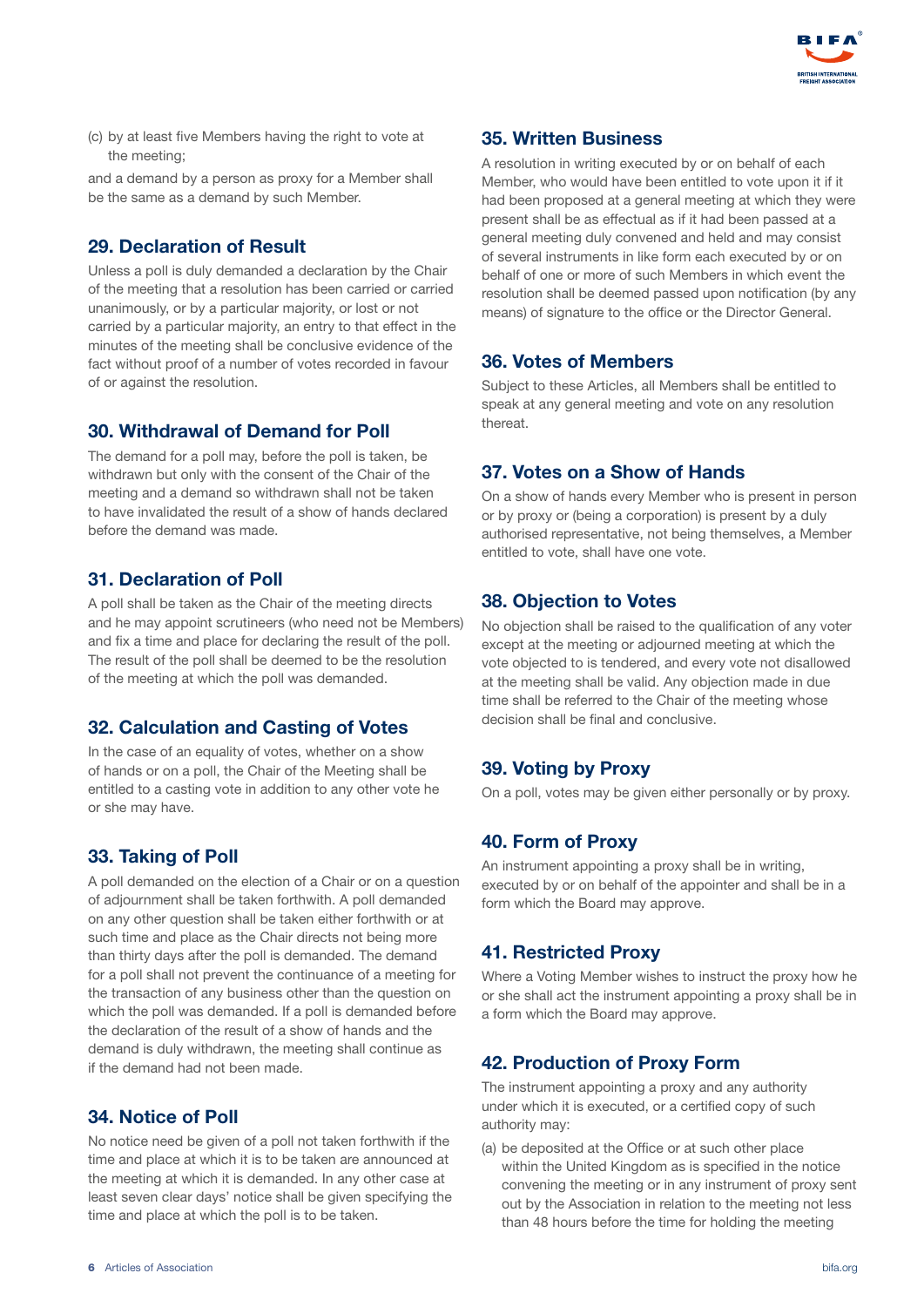

or adjourned meeting at which the person named in the instrument proposes to attend and/or vote; or

- (b) in the case of a poll taken more than 48 hours after it is demanded, be deposited as aforesaid after the poll been demanded and not less than 24 hours before the time appointed for the taking of the poll; or
- (c) in any case, be produced at the relevant meeting to the Chair of the meeting before the person named in the instrument casts a vote.

#### 43. Proxy May Demand a Poll

A vote given or a poll demanded by a proxy or by the duly authorised representative of a corporation shall be valid notwithstanding the previous termination of the authority of the person voting or demanding a poll unless notice of the termination was received by the Association at the Office, or such other place at which the instrument of proxy was deposited or produced, before or during the meeting or adjourned meeting at which the vote is given or the poll demanded.

# CLASS AND DIVISIONAL MEETINGS

#### 44. Annual and Extraordinary Class Meetings

Each Class and Division of Members may hold, during each calendar year, a meeting which shall be respectively designated as the Open Meeting of the Class or Division.

#### 45. Matters to be Considered at Class **Meetings**

- (1) The purpose of Class or Divisional meetings is to discuss matters relevant to that particular Class or Division including, without limitation the election of representatives of their respective Representative Committees;
- (2) Sub-Article (1) above is without prejudice to the right of the Association to discuss any matter relating to any Class, Division or Category of Members at open meetings.

#### 46. Votes at Class Meetings

- (1) At all Class or Divisional meetings, all Members of that Class, or Division entitled to vote shall be entitled to one vote on a show of hands or on a poll;
- (2) At meetings of a Division of Trading Members all Trading Members of that Division shall be entitled to attend and speak and vote thereat.

## **DIRECTORS**

#### 47. Number of Directors

The Board shall consist of such maximum number of Directors and Co –opted Board Members as may be prescribed from time to time and, until otherwise prescribed, the maximum

shall be twelve (12). The minimum number of Directors and Coopted Board Members shall be eight (8). The Board will meet each year at number of times and frequency to be decided pursuant to the Policies of the Board.

#### 48. Election and Nomination of Directors

- (1) The Board shall be comprised as follows:
- (a) The Chair and Vice Chair of the Association;
- (b) the Immediate Past Chair;
- (c) the Director General;
- (d) not more than three Executive Directors of the Secretariat; and
- (e) not more than four Directors elected from Council or Co-opted, a minimum of two of which shall be members of Council.

#### 49. Duties of the Board

- (1) Subject to the provisions of the Act, the Constitution and to any directions given in general meeting, the business of the Association shall be managed by the Board who may exercise all the powers of the Association. No alteration of the Constitution and no such direction shall invalidate any prior act of the Board which would have been valid if that alteration had not been made or that direction had not been given. The powers given by this Article shall not be limited by any special power given to the Directors by any other Article and a meeting of the Board at which a quorum is present may exercise all powers exercisable by the Board;
- (2), and without prejudice to the generality of the foregoing provisions, the Board shall:
- (a) take cognisance of all matters affecting the Members and if thought fit to bring such matters before a general meeting of the Association and to make any recommendation in relation thereto;
- (b) establish and maintain relationships with all or any persons, organisations, or other bodies necessary for the conduct and development of the Association;
- (c) borrow monies for the purposes of the Association, and secure the repayment thereof in such manner, and upon such terms and conditions as may seem advisable;
- (d) encourage the enrolment of Members and foster friendly relations amongst Members;
- (e) establish trade divisions, Policy Groups and committees for the promotion of specialised interests and activities of Members and regulations in regard thereto.
- (f) Consider and appoint Co-opted Board Members to bring necessary expertise to the Board if appropriate for such
- (g) consider and put forward to an AGM any changes to the Constitution for approval
- (h) consider any special circumstances pertaining to retention of any Vice President in accordance with clause 65(4)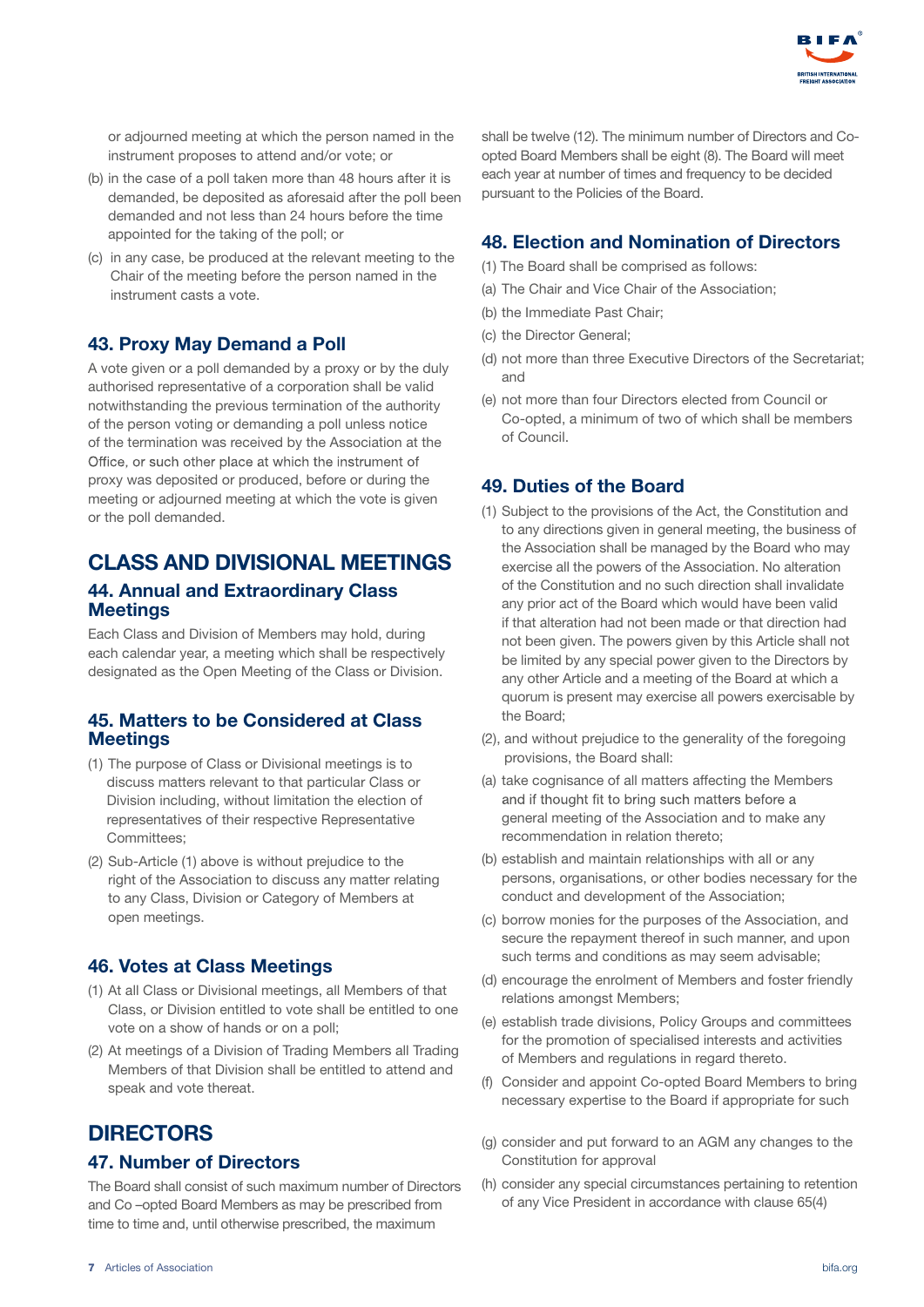

#### 50. Powers of Attorney: Agency

The Board may, by power of attorney or otherwise, appoint any person to be the agent of the Association for such purpose and on such conditions as they determine, including authority for the agent to delegate all or any of his or her powers.

#### 51. Delegation of Directors' Powers

To the extent not expressly reserved by these Articles, the Board may delegate any of its powers, rights or discretions to any Committee which may consist of such persons as the Board considers fit and proper to serve thereon together with such persons as may be co-opted by the members of such Committee with the general or specific authority of the Board. The Board may also delegate to any person holding any other executive office such of their powers as they consider desirable to be exercised by him or her. Any such delegation may be made subject to any conditions the Board may impose.

#### 52. Retirement of Directors

Directors shall retire on completion of two years' service. Each such Director shall be eligible to stand for re-election up to a maximum of four times unless he or she retires from his or her job at or has become unemployed by a Registered Trading Member during his or her last term of office or unless he or she is salaried in accordance with Article 55(2) below and shall be deemed nominated for re-election unless he or she discloses his or her intention not to stand or has completed the maximum five terms in office unless he or she is salaried in accordance with Article 55(2) below. A Director shall remain in office if he or she retires from or becomes unemployed by a Registered Trading Member to the end of his or her term but no longer and shall retire as Director and not be eligible for re-election unless a salaried Director in accordance with Article 55(2). If the candidates nominated for election or re-election to the Board are not more than the vacancies to be filled, such candidates shall be deemed to have been elected automatically without the need for taking a vote. Voting on the election of Directors shall be counted as if taken from a poll. In the event of any votes being equal, the Chair shall determine the result by lot. The Chair of the meeting shall declare the result of the election at the Annual General Meeting of the Association and such declaration shall, save in the case of manifest error, be conclusive.

#### 53. Resignation of Director

The office of a Director shall be vacated if he or she resigns his or her office by written notice to the Association which he or she must do on completion of five terms in office and must not stand for re-election unless he or she is salaried in accordance with article 55(2) below.

#### 54. Disqualification and Removal of Directors and Committee Members

- (1) A Director shall cease to hold office if:
- (a) he or she ceases to be a Director by virtue of any provision of the Act or he or she becomes prohibited by law from being a Director; or
- (b) he or she becomes bankrupt or makes any arrangement or composition with his or her creditors generally; or
- (c) he or she is, or may be suffering from mental disorder and either:
- (i) he or she is admitted to hospital in pursuance of an application for admission for treatment under the Mental Health Act 1983; or
- (ii) an order is made by a court having jurisdiction (whether in the United Kingdom or elsewhere) in matters concerning mental disorder for his or her detention or for the appointment of a receiver, curator bonis or other person to exercise powers with respect to his or her property or affairs; or
- (d) the Board resolves that a Director shall cease to hold office if that Director shall for more than twelve consecutive months have been absent without permission of the Directors from meetings of the Board or any of its Committees held during that period and the Directors resolve that his or her office be vacated; or
- (e) he or she is adjudged guilty in disciplinary proceedings of disgraceful conduct or punished for breach of any Article; or
- (f) in the case of a representative of a Class or Division of Members, his or her firm, or company ceases to be a Member of such Class or Division or he or she ceases for any reason to be a partner, officer or employee of the Member of which he or she is a representative; or
- (g) he or she is disqualified under any relevant legislation provided that where paragraphs (c), (d), (e) and (f) apply the Director shall only cease to hold office when an entry to that effect is made in the minutes of the Board; or
- (h) he or she has completed five terms in office unless he or she is salaried in accordance with article 55(2) below.
- (2) Sub-Article (1) shall apply pari passu to the appointment of any Committee member (whether a Director or not) provided that he or she shall only cease to hold office as a member of the Committee when an entry to that effect is made in the Minutes of the Committee.

#### 55. Remuneration of Directors

- (1) Save in respect of the Director General and the Executive Directors of the Secretariat no Director shall be entitled to any fees or other remuneration unless the Association by ordinary resolution determines otherwise;
- (2) The remuneration and benefits of the Director General and the Executive Directors of the Secretariat shall be fixed by a Remuneration Committee comprising the Chair and Vice Chair.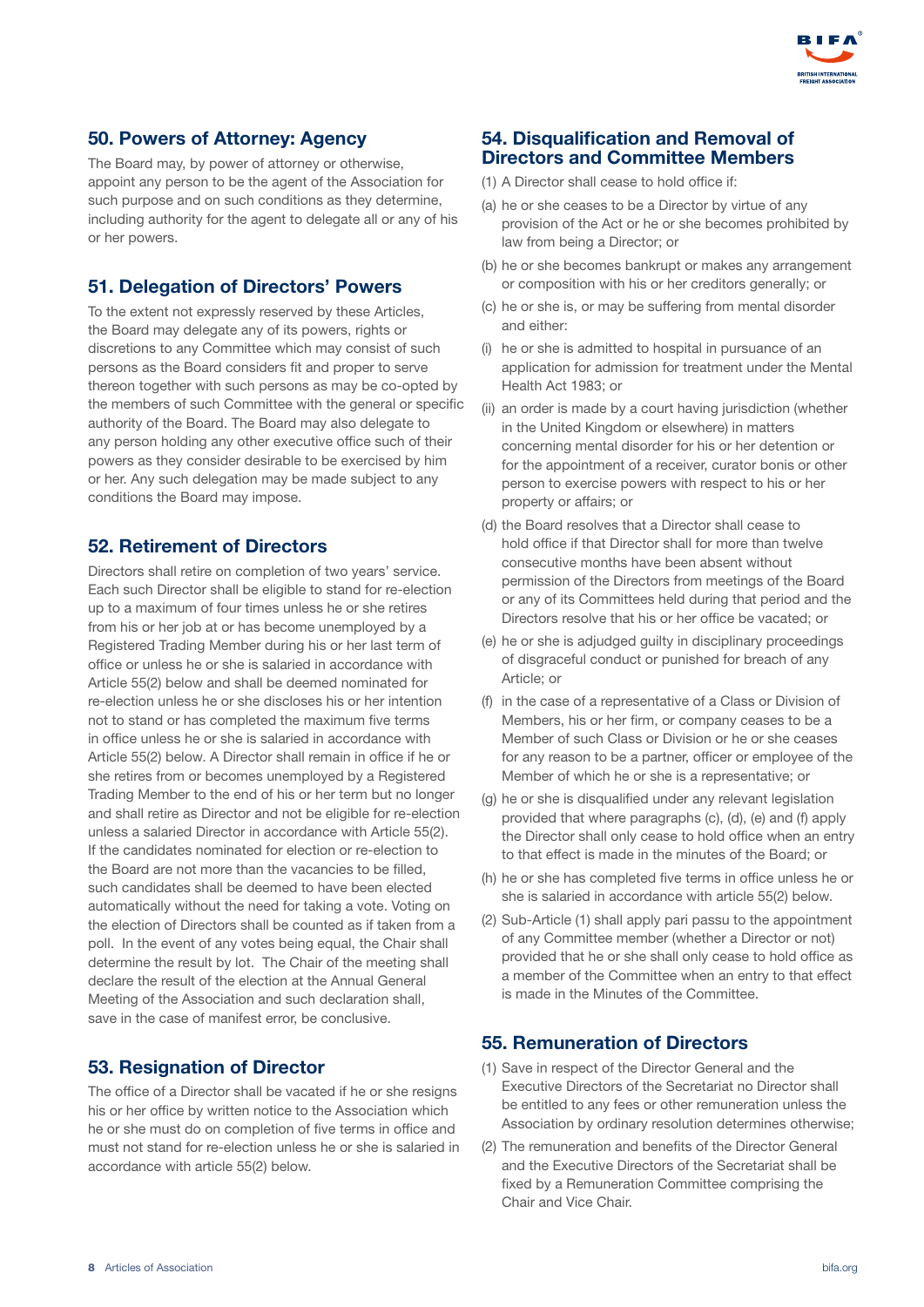

## 56. Directors' Expenses

The Directors may be paid all travelling and hotel expenses properly incurred by them in connection with their attendance at meetings of Directors or Committees or general meetings or separate meetings of the holders of any Class or Division or otherwise in connection with the discharge of their duties.

## 57. Directors' Interests

- (1) Subject to the provisions of the Act, and provided that he or she has disclosed to the Association the nature and extent of any material interest of his or her, a Director notwithstanding his or her office:
- (a) may be a party to, or otherwise interested in, any transaction or arrangement with the Association or in which the Association is otherwise interested;
- (b) may be a director or other officer of, or employed by, or a party to any transaction or arrangement with, or otherwise interested in, any body corporate in which the Association is interested; and
- (c) shall not by reason of his or her office, be accountable to the Association for any benefit which he or she derives from any such office or employment or from any such transaction or arrangement or from any interest in any such body corporate and no such transaction or arrangement shall be liable to be avoided on the ground of any such interest or benefit.
- (2) For the purposes of sub Article (1)
- (a) a general notice given to the Board (or appropriate Committee) that a Director is to be regarded as having an interest of the nature and extent specified in the notice in any transaction or arrangement in which a specified person or class of persons is interested shall be deemed to be a disclosure that the Director has an interest in any such transaction of the nature and extent so specified;
- (b) an interest of which a Director has no knowledge and of which it is unreasonable to expect him or her to have knowledge shall not be treated as an interest of his or her.
- (3) A Director shall not vote nor be counted in the quorum of any Board (or Committee) meeting if he or she shall have a material interest in any transaction or arrangement as determined in Sub-Articles (1)(a) and (b) above.

#### 58. Proceedings of Directors

(1) Subject to the provisions of the Constitution, the Board may regulate its proceedings in accordance with the Policies of the Board. Any two Directors may call a meeting of the Board. It shall not be necessary to give notice of a meeting to a Director who is absent from the United Kingdom. Questions arising at a meeting shall be decided by a majority of votes. In the case of an equality of votes, the Chair shall have a second or casting vote;

- (2) The quorum necessary for the transaction of the business of the Directors shall be five (5) of which not less than three (3) shall be non-Executive Directors;
- (3) The Board will elect a Chair and Vice-Chair in accordance with the Articles.
- (4) All acts done by a meeting of the Board, shall, notwithstanding that it be afterwards discovered that there was a defect in the appointment of any Director or that any of them were disqualified from holding office, or had vacated office, or were not entitled to vote, be as valid as if every such person had been duly appointed and was qualified and had continued to be a Director and had been entitled to vote;
- (5) A resolution in writing signed or approved in writing by each Director shall be as valid and effective as if it had been passed at a meeting of Directors duly convened and held and when signed may consist of several documents each signed by one or more Directors or their alternates in which event the resolution shall be deemed passed upon notification (by any means) of signature to the Office or the Director General;
- (6) The proceedings of any Committee shall be governed by the Articles regulating the proceedings of Directors so far as they are capable of applying and to the extent not varied by these Articles.

# **COUNCIL**

#### 59. Council of the Association

- (1) Council shall comprise not more than forty (40) persons and shall meet not less than two times each calendar year. Any Council Member who retires or becomes unemployed during office shall be permitted to remain in office to the end of their term
- (2) Members of Council shall comprise the following persons:-
	- (a) Directors of the Board;
	- (b) The Chairs of the Policy Groups;
	- (c) The Chairs of the Regional Committees;
	- (d) Vice-Chairs of the Policy Groups of the Association;
	- (e) Elected Vice Presidents of the Association
	- (f) The President.

#### 60. Duties of Council

- (1) The duties of Council shall be:-
- (a) to take cognisance of all matters affecting the freight services industry and to offer advice thereon to the Board;
- (b) promote relationships with such other bodies as may be of benefit to the Association;
- (c) offer advice to the Board on any matter which the Board may bring before it;
- (d) to assist in the enrolment of Members and the promotion of the Association;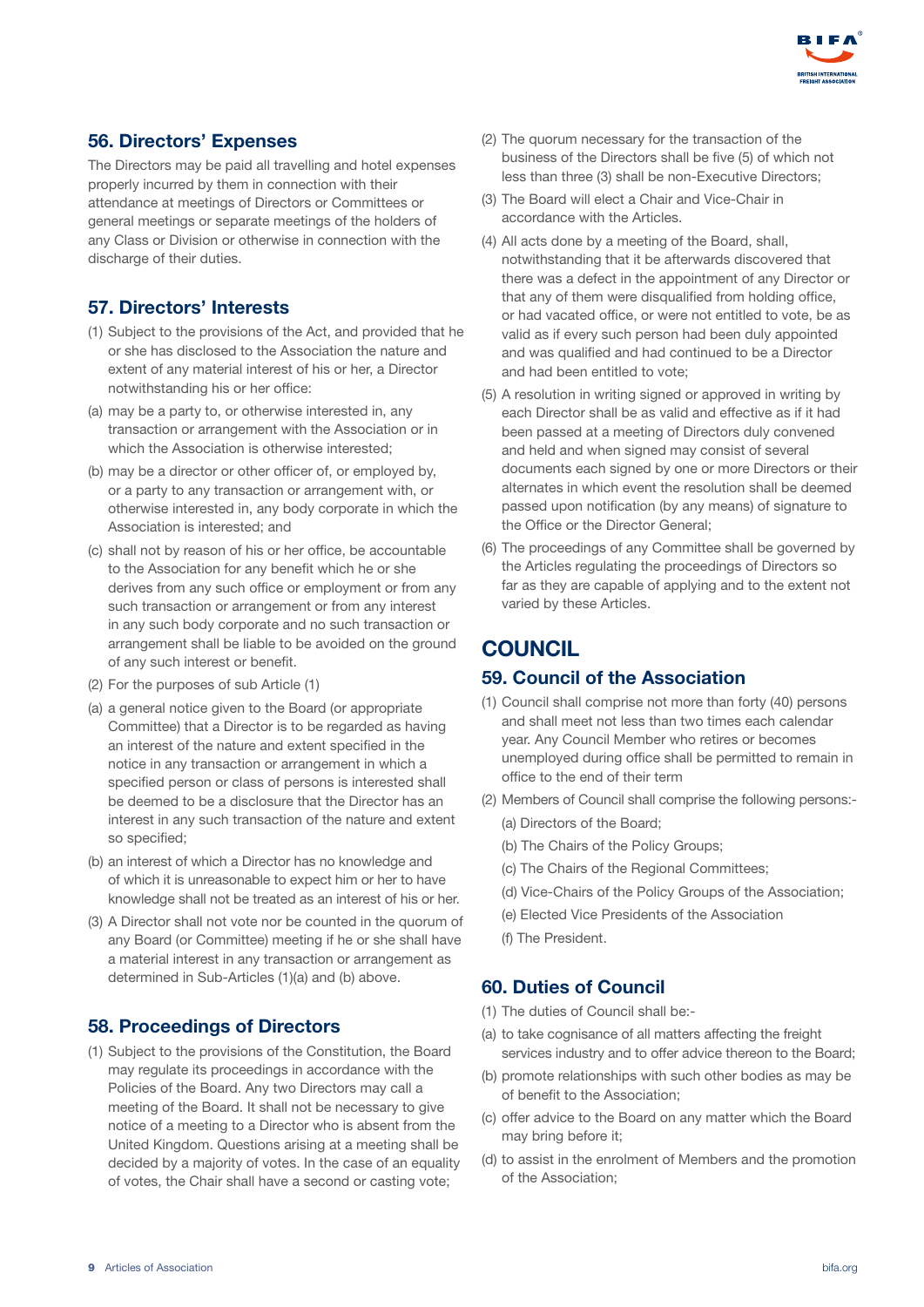

## COMMITTEES AND OFFICERS 61. Nature and Composition of **Committees**

- (1) The number of members upon any Committee and the quorum thereof shall be such number as shall be prescribed by the Policies of the Board. For the purposes of this sub-Article, persons co-opted onto any Committee shall not be counted as a member thereof;
- (2) Each Committee shall function as a Committee of the Board and all provisions of the Articles relating to the proceedings of the Board shall apply to each Committee to the extent not varied in the Articles.

## 62. Policy Groups

- (1) The Board may appoint such Policy Groups as it shall see fit;
- (2) The Board shall make Policies for the retirement, election and nomination of persons to Policy Groups.

#### 63. Director General

Subject to the provisions of the Act the Director General shall be appointed by the Board for such term and upon such conditions as it may think fit, and any Director General so appointed may be removed from office by the Board. The Director General shall for the purposes of the Act perform the functions of the Secretary of the Association.

#### 64. Executive Directors of the Secretariat

Subject to the provisions of the Act, the Executive Directors of the Secretariat shall be appointed by the Board for such term and upon such conditions as it may think fit, and any Executive Director of the Secretariat so appointed may be removed from office by the Board.

#### 65. President and Vice-Presidents

- (1) The Chair of the Association shall nominate a person to be the President of the Association for such term as he or she may think fit, and the President may be removed from such office by the Chair.
- (2) The Board shall elect such Vice-Presidents in accordance with the Polices of the Board from such persons as have held the position of National Chair once they have stood down from the Board.
- (3) Each Vice-President shall hold office for two years subject to a maximum of three terms.
- (4) Each Vice-President shall be entitled to continue to hold office to the end of a term in which they either retire or become unemployed by a Registered Trading Member save that the Board retains the right to permit an individual as a Vice President to remain in office even in the event of retirement or if they have exceeded their three times two year terms in circumstances that the Board considers to be special

#### 66. Non Executive Directors

The non executive Directors will be elected by the Board pursuant to Article 49 of these Articles.

# **GENERAL**

#### 67. Minutes

The Board, Council and all Policy Groups and committees shall cause minutes to be made and kept for the purpose of all proceedings at meetings of the Association.

#### 68. Seal

The Seal shall only be used by the authority of the Board. The Board may determine who shall sign the instrument to which the Seal is affixed and unless otherwise so determined it shall be signed by any two Directors.

#### 69. Accounts

No Member shall have such right of inspection of the accounting records or other book or document of the Association except as they be conferred by statute, or as shall be authorised by the Board or by ordinary resolution of the Association.

## 70. Policies

- (1) The Board may make Policies binding on all or any Classes, Divisions or Categories for the following purposes:
- (a) for regulating the procedure for admission to membership of any Class Division or Category, the forms to be completed in respect thereof and the undertakings to be given as a condition of approval of admission;
- (b) for regulating the subscriptions, fees, levies and other monies payable by Members to the Association;
- (c) for regulating the manner in which Policies shall be promulgated;
- (d) for delegating (to the extent not reserved to the Board by the Articles) the performance of any functions of the Board to any Committee or other person or body including without limitation the day to day administration of the Association;
- (e) for regulating the conduct of enquiries and disciplinary proceedings and the making of representations thereto;
- (f) for requiring Members and their officers, representatives and employees to give (when required) such information or to produce such documents as may be in their possession or under their control relevant to the subject matter of any inquiry or disciplinary proceedings;
- (g) for requiring that due confidentiality be preserved with respect to all inquiries, disciplinary proceedings and other confidential activities of the Association
- (h) for giving effect to any provision of the Articles including without limitation to provisions expressly requiring matters to be conducted in accordance with the Policies of the Board;